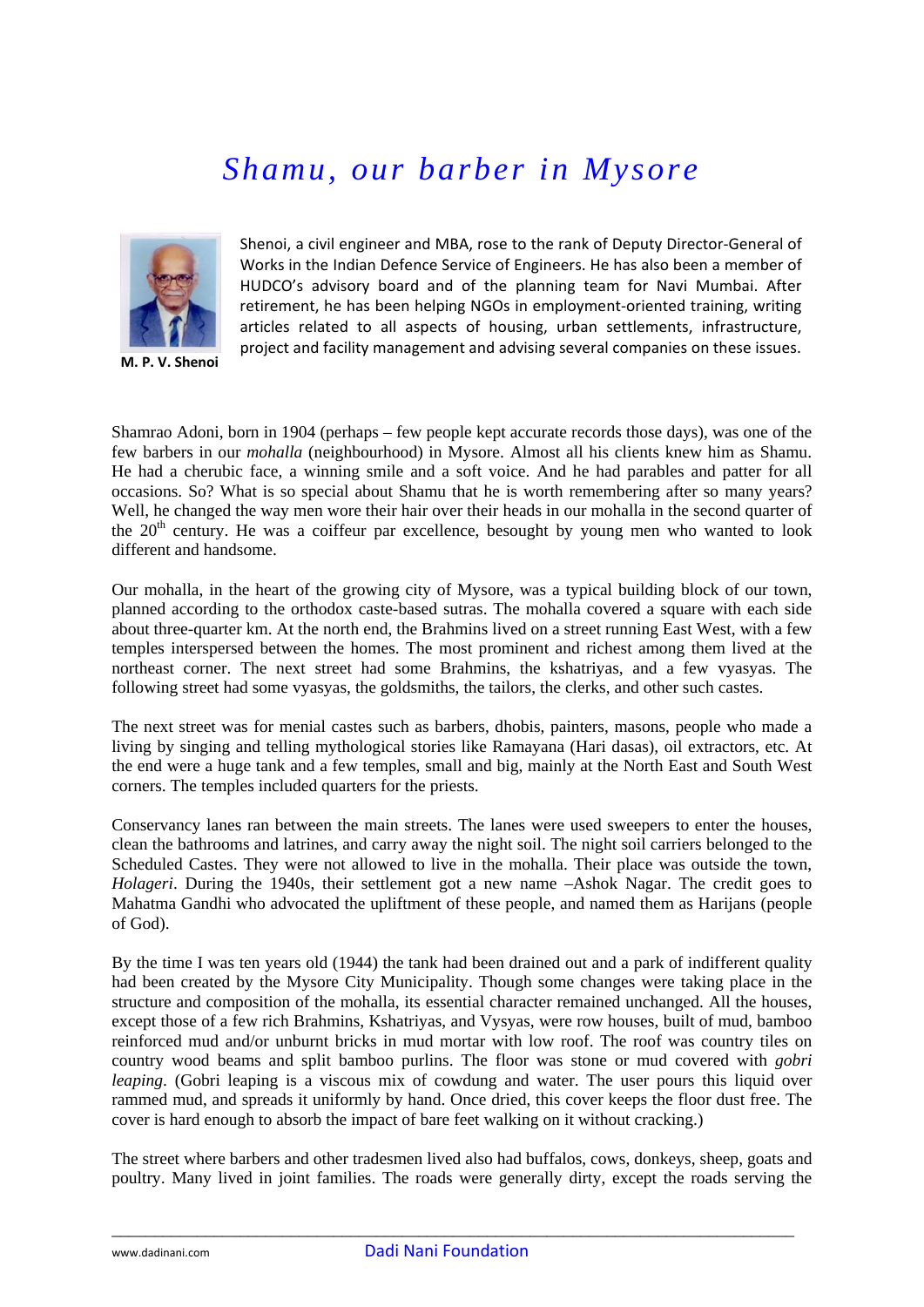upper caste houses, which had clean circular patches in front of the entrance door. They were swept with brooms daily in the morning by the housemaid or a woman member of the house, and then covered with gobri leaping. Once the cow dung dried, ornamental designs were made in this patch with chalk powder. This custom had some religious sanction. It meant God had blessed the house. The rest of the road remained uncleaned except for an occasional visit by a municipal sweeper.

Shamu's father had a house in the third lane. He had two surviving daughters and three sons. None of Shamu's brothers and sisters had any interest in education. Shamu studied up to the  $4<sup>th</sup>$  class. Then, his father took him out of school, and he went with his father on his daily rounds of shaving or hair cutting.

In those days, the Barber caste had another occupation besides hair cutting. They would play a musical instrument in a makeshift band, which was called upon to play in wedding and sacred thread (*upanayanam*) ceremonies. In these ceremonies, the band would play whenever ordered by the presiding priest. A high level of expertise in music was not necessary – synchronized noise was all that was required. In earlier days, these bands played devotional songs of *Haridasas* (persons who rendered folksongs in praise of lord) set to classical music. But after the advent of cinema, from around 1950 onwards, they shifted to playing popular film songs.

Shamu was a born entrepreneur. He was always looking for every opportunity to make money. He took great interest in hair cutting and music. He gained passable proficiency in playing clarinet to be a part of the band. In 1920, when he was 16 years old, he bargained with his father, and got allotted to himself a few families for hair cutting. The practice around 1920s was that every upper caste house had a family barber handed down to it from generation to generation. He was paid monthly in cash or sometimes in kind, and occasionally both ways. During festivities, he would get some sweets, some cash and some cloth. The monthly payment was pittance but the earnings of the most members of the upper class were also meagre.

As Shamu was growing up, the times were changing. Literacy was spreading in the upper class, and more upper class youths had started going to college. These graduates got jobs in Government, in teaching and sometimes in some bigger cottage industries like manufacture of Agarbathi sticks (sticks made by coating a foot long bamboo scantling with sandal oil and cow dung – used for burning in front of idols during religious events). The ruling Maharaja had encouraged setting up of some industries like hosiery, extraction of sandal oil, coffee curing, etc. The work of constructing a dam on river Cauvery and some railway works were in progress. The powerhouse near Sivamudram, where hydraulic turbines generated electricity from the 100-foot fall of the Cauvery river, had begun supplying electricity to Mysore, Bangalore and Kolar Gold Fields. It was one of the first of its kind in the country. Cheap power supply was a godsend for those who wanted to start small workshops

Overall, the salaries were higher and importantly regular. In other words, the salaried middle class was slowly rising.

A barber's job required him to go early morning to his regular customers. The barber carried with him a dirty jute or cotton rug tucked under the arm, and a steel box containing the razor, soap and other tools of the trade. Every third day and on the days of religious ceremonies, the barber would clean shave the customer's head and beard except for a pigtail (tuft), the size of which was determined by the customer's caste. Barbers would not extend their services to Harijans.

Sporting a moustache, its size and shape varied according to a person's choice and to some extent caste. Feudal set up and caste hierarchy ruled supreme. Brahmins did not have moustaches, while kshatriyas (ruling class) and zamindars sported big moustaches. The moustache would twirl up at the ends. In lower castes, if one had the moustache, it had to be drooping – they could not twirl up. Harijans and members of similar lowest castes were not allowed to have a moustache. The barber would also clean the armpit, trim the nails, clean the ears of wax, if asked for. The privileged could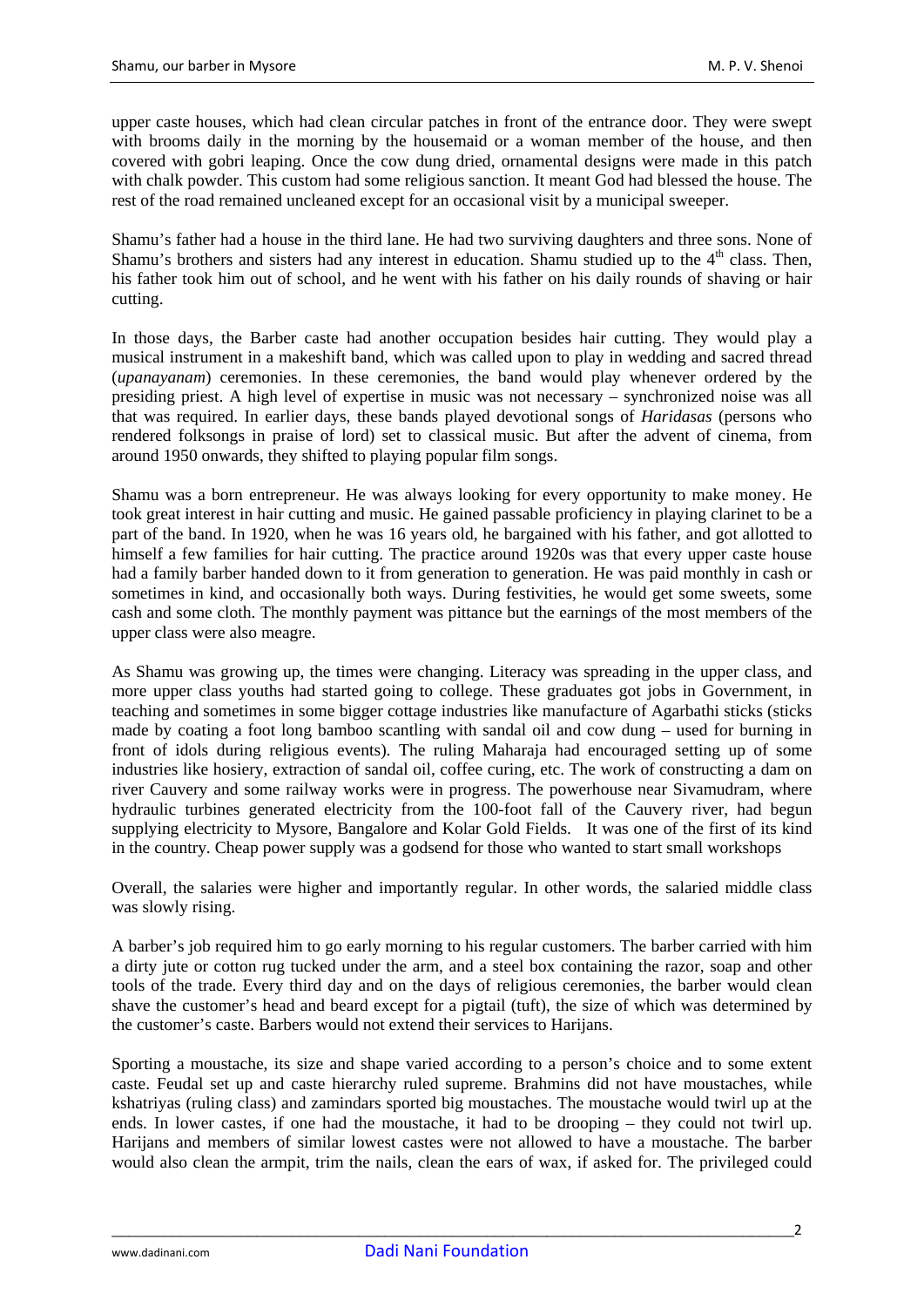also get a massage. But the times were changing – the bus, the train, and migration were making inroads into established customs slowly but surely.

The entrepreneur in Shamu was looking for opportunities. He approached my uncle, who was an accountant in the Maharaja's Band office. This office had an English band and an Indian band. If the royals wanted to entertain westerners, like the English Resident (representative of the British rulers), the English band would play. If it were some occasion like celebrating the birth of Lord Krishna, or Dussera, the Indian band would play.

Shamu was good enough to get into the Indian band on his own. But he was more interested in the English band, which would give him a beautiful uniform, a colourful turban, and some extra allowance. The English band instructor was an Irish man. Shamu managed to get under his skin, and starting with a mere flute, entered the realm of playing Uilleann bagpipes. The Irish tutor was thrilled, as this was an Irish instrument. It could play a wide range of notes in a sweeter tone than its Scottish counterpart could.

The Irish tutor had so far failed to get any other Indian to play this instrument. Being a bachelor and lonely in India, the tutor was thirsting for company. In Mysore, there were only a few Englishmen, and many of them considered the band tutor to be below their rank. Therefore, he did not have easy access to their company. The tutor was generous to a fault and Shamu did not lose any opportunity to make use of it. The attendance at the band office was not on fixed hours, but varied as per the needs of the band.

Once Shamu had a steady job, his and his parents' thoughts turned towards his marriage. They searched everywhere for a match that suited his rising status in the community. Finally, he was married to a daughter of a well-to-do barber from Bezwada (now Vijayawada). As she came in with some more money as dowry, Shamu wanted to open a hair-cutting saloon. Saloons were new. A few had come up near the City Market, but not elsewhere.

Through my father, Shamu managed to get a shop at the corner of a busy intersection, some distance from our mohalla, towards the inner city. With the help of the Irish tutor and my uncle, Shamu got very fine and prestigious made-in-Sheffield shaving instruments. He invested in a large Belgian mirror and a few chairs. He coaxed one of his younger brothers to be his assistant.

Now he asked my father to help choose a suitable name for his hair-cutting saloon. After much debate between Metropolitan and Cosmopolitan, he settled on Cosmopolitan. He purchased and framed prints of Western and Indian film stars – Greta Garbo, Clark Gable, Catherine Hepburn, Ashok Kumar, Sehgal, Mumtaz Shanti, Goharbai, and Sulochana – and hung them on the walls. He framed some photos of busts of Europeans in various types of men's hairstyle. His marketing instincts told him pretty feminine faces would not only attract customers from upwardly mobile segment but also help reduce irritation of waiting for their turn.

He did not forget the Gods. He hung a print of Lord Venkataramana of Tirupathi, of Hanuman, and of Rama's coronation near the cash desk. A small ledge with the idol of Lord Ganesha and Venkataramana completed the decorations.

Shamu believed in cash payment. He put up a prominent notice above the cash desk *Credit only tomorrow*. He never gave credit to any customer. He would not have extended credit even to my father. But, of course, my father never went to Shamu's saloon for a haircut. He continued with the old system under which Shamu came to our home. My father felt this tradition was in keeping with his status.

Shamu flourished with the gift of the gab and the sleekness of his hands.